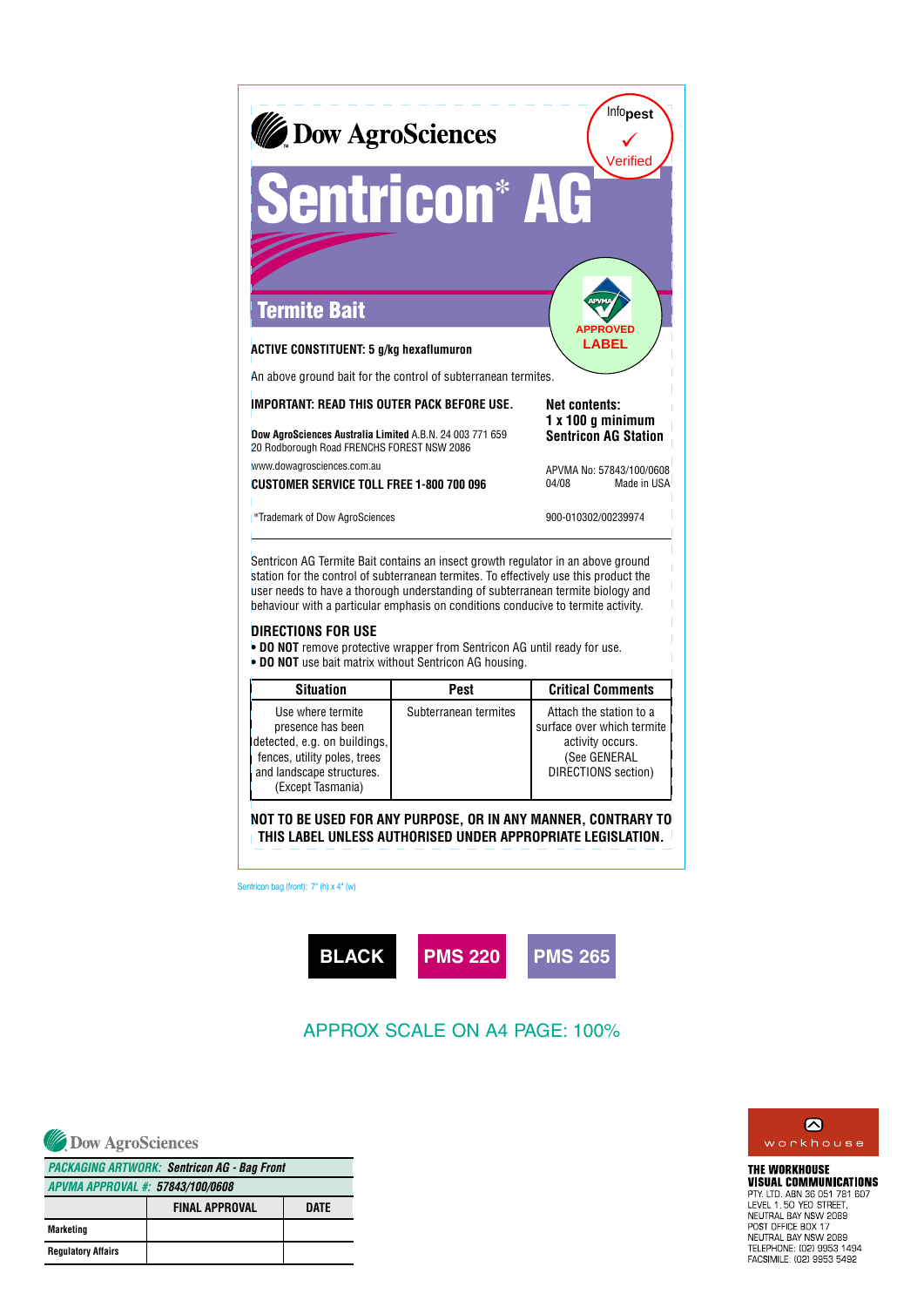

Sentricon AG Termite Bait contains an insect growth regulator in an above ground station for the control of subterranean termites. To effectively use this product the user needs to have a thorough understanding of subterranean termite biology and behaviour with a particular emphasis on conditions conducive to termite activity.

## **DIRECTIONS FOR USE**

**• DO NOT** remove protective wrapper from Sentricon AG until ready for use.

**• DO NOT** use bait matrix without Sentricon AG housing.

| <b>Situation</b>                                                                                                                                         | <b>Pest</b>           | <b>Critical Comments</b>                                                                                         |
|----------------------------------------------------------------------------------------------------------------------------------------------------------|-----------------------|------------------------------------------------------------------------------------------------------------------|
| Use where termite<br>presence has been<br>detected, e.g. on buildings,<br>fences, utility poles, trees<br>and landscape structures.<br>(Except Tasmania) | Subterranean termites | Attach the station to a<br>surface over which termite<br>activity occurs.<br>(See GENERAL<br>DIRECTIONS section) |

**NOT TO BE USED FOR ANY PURPOSE, OR IN ANY MANNER, CONTRARY TO THIS LABEL UNLESS AUTHORISED UNDER APPROPRIATE LEGISLATION.**

Sentricon bag (front): 7" (h) x 4" (w)



## APPROX SCALE ON A4 PAGE: 100%

Dow AgroSciences

| <b>PACKAGING ARTWORK: Sentricon AG - Bag Front</b> |                       |      |  |
|----------------------------------------------------|-----------------------|------|--|
| APVMA APPROVAL #: 57843/400/0608                   |                       |      |  |
|                                                    | <b>FINAL APPROVAL</b> | DATE |  |
| Marketing                                          |                       |      |  |
| <b>Regulatory Affairs</b>                          |                       |      |  |



**THE WORKHOUSE VISUAL COMMUNICATIONS PIDOAL DOMINIORIORIION**<br>PTY LTD, ABN 36 051 781 607<br>LEVEL 1, 50 YEO STREET,<br>NEUTRAL BAY NSW 2089 POST OFFICE BOX 17<br>NEUTRAL BAY NSW 2089 TELEPHONE: (02) 9953 1494 FACSIMILE: (02) 9953 5492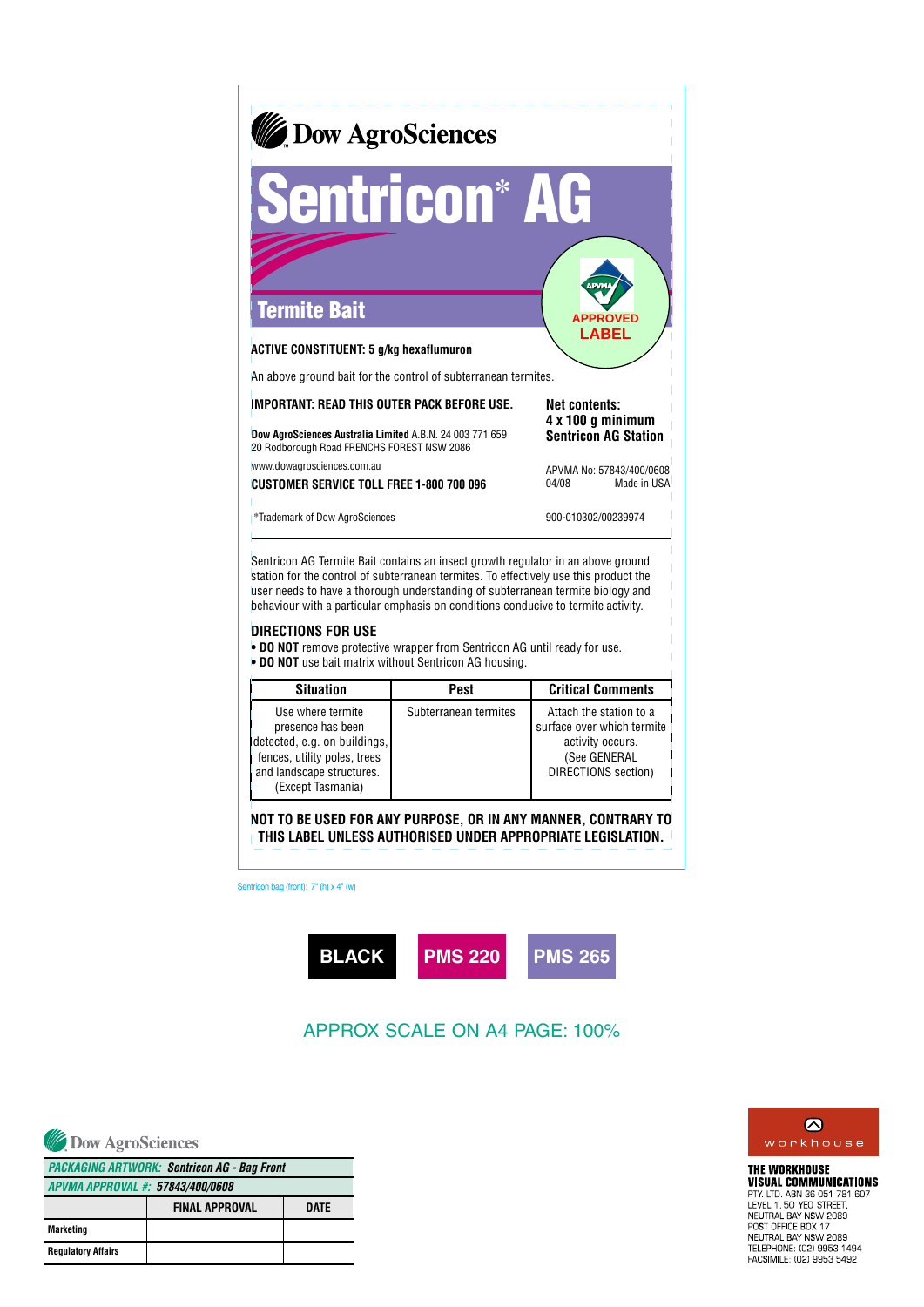



APPROX SCALE ON A4 PAGE: 100%



**FINAL APPROVAL Marketing Regulatory Affairs DATE** *APVMA APPROVAL #: 57843/100/0608 PACKAGING ARTWORK: Sentricon AG - label*



**THE WORKHOUSE VISUAL COMMUNICATIONS VISUAL COMMUNICATION**<br>PTY. LTD. ABN 36 051 781<br>LEVEL 1, 50 YEO STREET,<br>NEUTRAL BAY NSW 2089<br>POST OFFICE BOX 17<br>NEUTRAL BAY NSW 2089<br>TELEPHONE: (02) 9953 1494<br>FACSIMILE: (02) 9953 5492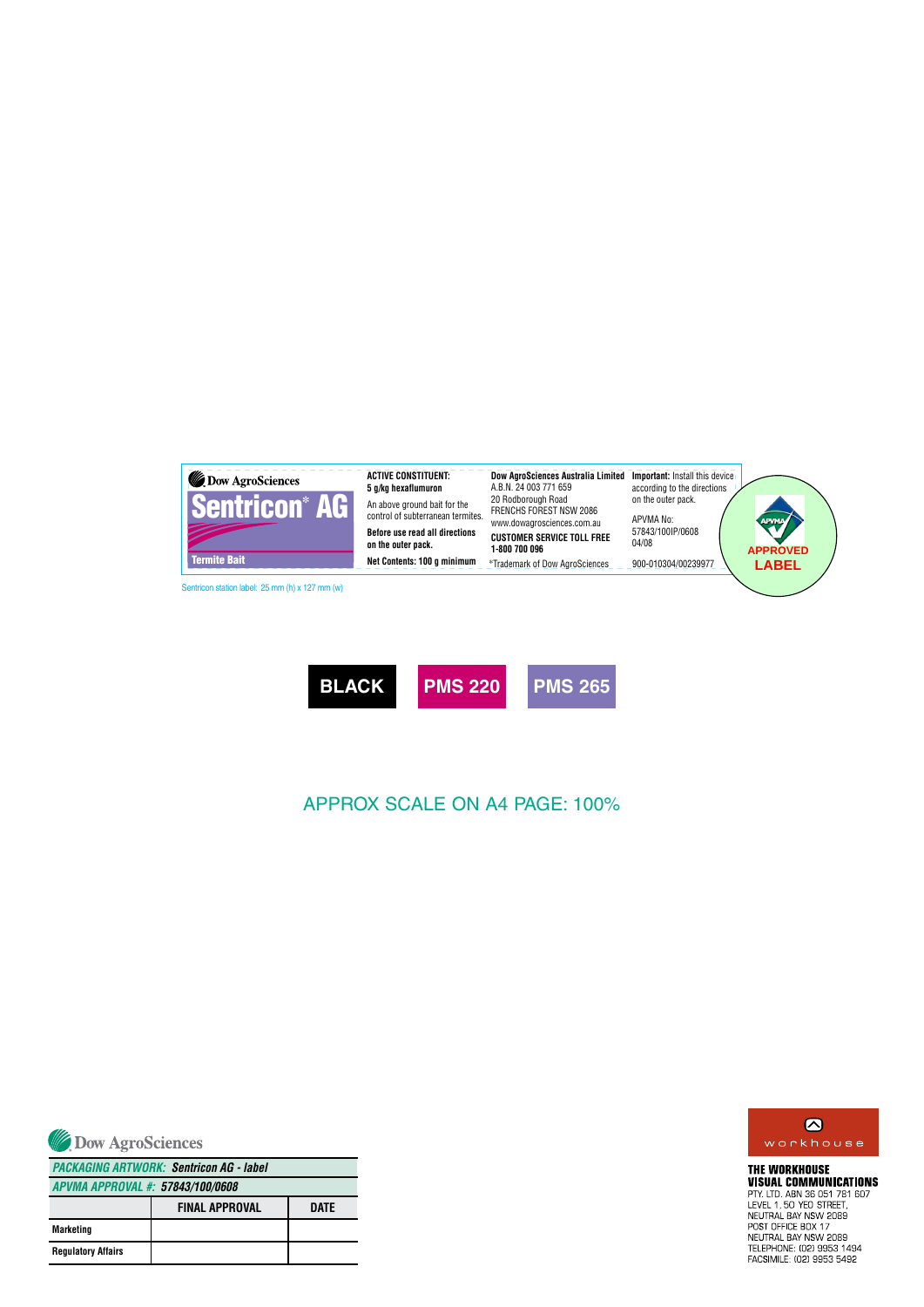

 $T_{\rm L}$ 

Y





**LABEL** 

**COPY** 

THE WORKHOUSE **VISUAL COMMUNICATIONS** THE UTCH ABN 36 061 781 807<br>LEVEL 1, 50 YEO STREET,<br>NEUTRAL BAY NSW 2089<br>POST OFFICE BOX 17 NEUTRAL BAY NSW 2089<br>TELEPHONE: (02) 9953 1494<br>FACSIVILE: (02) 9953 5492

|  | Dow AgroSciences |
|--|------------------|
|  |                  |

**PACKAGING ARTWORK: Sentricon AG - Bag Front** 

|                    | APVMA APPROVAL #: 57843/85G/1103 DATE: 12/03 |             |
|--------------------|----------------------------------------------|-------------|
|                    | <b>FINAL APPROVAL</b>                        | <b>DATE</b> |
| Marketing          |                                              |             |
| Regulatory Affairs |                                              |             |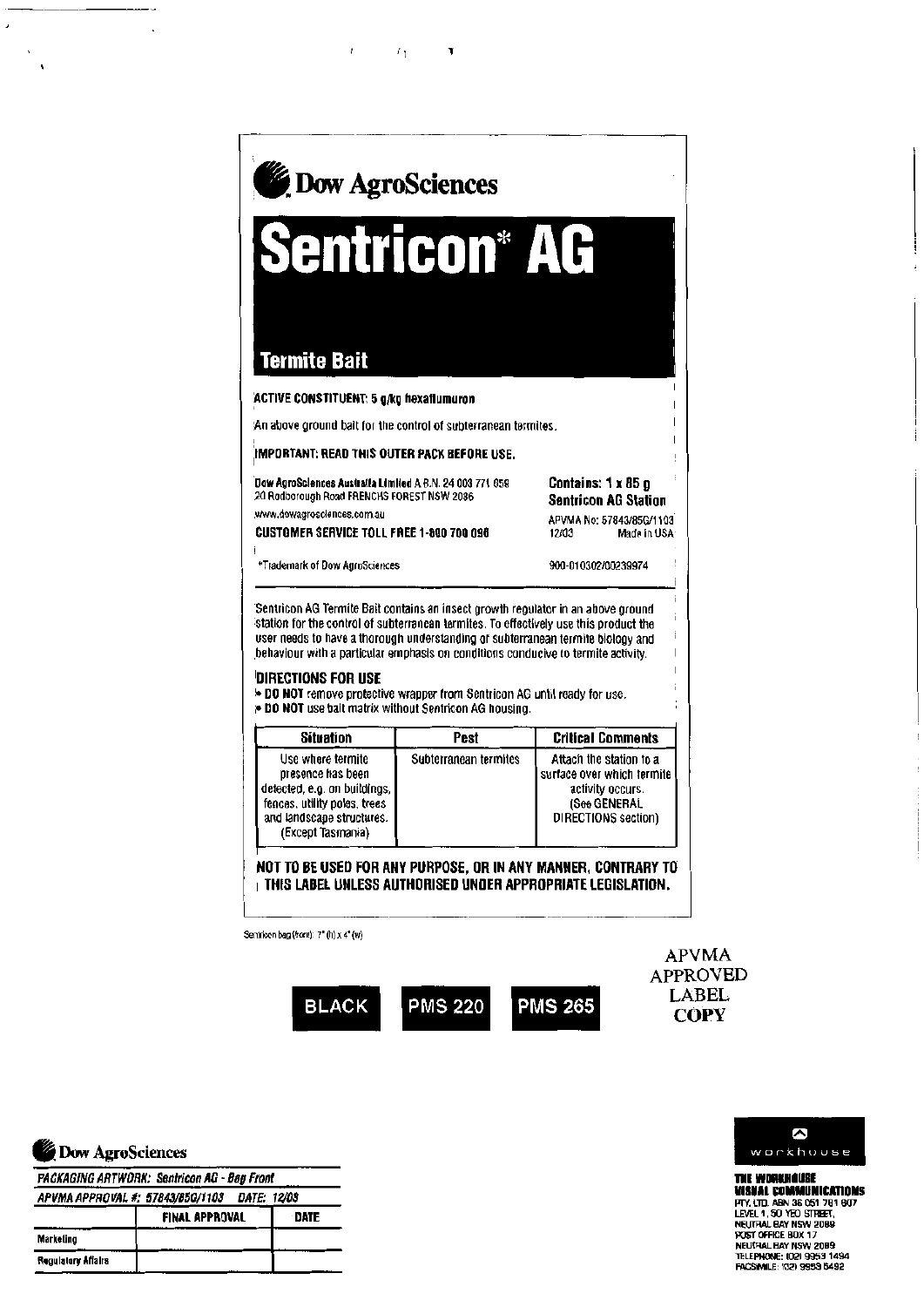|                   | <b>General Directions</b>                                                                                                                                                                                                                                                                                                                                                                                                                                                             |
|-------------------|---------------------------------------------------------------------------------------------------------------------------------------------------------------------------------------------------------------------------------------------------------------------------------------------------------------------------------------------------------------------------------------------------------------------------------------------------------------------------------------|
|                   | Sentricon AG must remain in place while termites are feeding in the bait stations.<br>The bait station should be monitored at a frequency that allows for bait replenishment<br>before the termites fully consume the balt, 2 to 6 week intervals dependent on activity level.                                                                                                                                                                                                        |
|                   | When nearly all the bait has been consumed and termite feeding is still likely, replenish the<br>bait matrix with a new Sentricon AG Termite Bait. Station housings can be stacked on top.<br>of each other.                                                                                                                                                                                                                                                                          |
|                   | If teeding has not occurred for 2 consecutive monitoring visits (generally 2 months), the<br>Sentricon AG Termite Bait can be removed. Ensure periodic inspections of the structure<br>continue to ensure termite activity has ceased.                                                                                                                                                                                                                                                |
|                   | Before use it is essential to read the current Sentricon Technical Manual available from<br>a Dow AgroSciences Customer Service Representative, or our website.                                                                                                                                                                                                                                                                                                                       |
|                   | Preparation of the Balt before use<br>Make a small slit in the polyethylene bag containing the bait matrix with a sharp pointed.                                                                                                                                                                                                                                                                                                                                                      |
|                   | knife. Use a plastic syringe to insert approximately 250 mL of water through one or more<br>slits. Ensure the bait matrix is evenly wetted. Install the station base. Place the fully wetted $_1$<br>bait matrix into the station with slits towards the surface then replace station cover.                                                                                                                                                                                          |
|                   | PROTECTION OF WILDLIFE, FISH, CRUSTACEANS AND ENVIRONMENT<br>This product is very highly toxic to aquatic invertebrates. DO NOT contaminate streams,<br>rivers or waterways with the chemical or used containers.                                                                                                                                                                                                                                                                     |
|                   | STORAGE AND DISPOSAL<br>Store in the closed, original container in a dry, cool, well ventilated area, out of direct<br>sunlight. Used Sentricon AG bait stations may be disposed of at a local authority landfill.<br>Do not burn empty containers or product.                                                                                                                                                                                                                        |
|                   | <b>SPILLS</b><br>Pick up material and contain in refuse vessel for disposal. Prevent entry of spilled material<br>into drains or waterways. Bury cleaned up material at a tocal authority landfill that does not<br>burn its refuse, in some States, wastes can only be buried at a licensed landfill.                                                                                                                                                                                |
|                   | <b>MATERIAL SAFETY DATA SHEET</b><br>Additional information is listed on the Material Safety Data Sheet for Sentricon AG Termite<br>Bait which is available from Dow AgroSciences on request. Call Customer Service Toll Free 1<br>'on 1-800 700 096.                                                                                                                                                                                                                                 |
|                   | NOTICE<br>Seller warrants that the product conforms to its chemical description and is reasonably fit<br>tor the purposes stated on the label when used in accordance with directions under normal :<br>conditions of use. No warranty of merchantability or fitness for a particular purpose,<br>express or implied, extends to the use of the product contrary to label instructions or,<br>under off-label permits not endorsed by Dow AgroSciences, or under abnormal conditions. |
| ı<br>İ<br>ı<br>î, | <b>EMERGENCY RESPONSE (AII Hours)</b><br>RING FROM ANYWHERE IN AUSTRALIA<br>1-800 033 882<br>(LOCAL CALL FEE ONLY)                                                                                                                                                                                                                                                                                                                                                                    |
| ı                 |                                                                                                                                                                                                                                                                                                                                                                                                                                                                                       |
| ţ.                | IN A TRANSPORT EMERGENCY ONLY<br><b>DIAL 000</b>                                                                                                                                                                                                                                                                                                                                                                                                                                      |
|                   | FOR POLICE OR FIRE BRIGADE                                                                                                                                                                                                                                                                                                                                                                                                                                                            |

 $\bar{f}$ 

 $\mathcal{A}_Y$  . <br> <br>  $\mathcal{A}$ 

Sentricon bag (front):  $7^*$  (h) x 4" (w)

**BLACK** 



 $\downarrow$ 

| PACKAGING ARTWORK: Sentricon AG - Bag Back<br>APVMA APPROVAL #: 57843/85G/1103 DATE: 12/03 |  |  |  |
|--------------------------------------------------------------------------------------------|--|--|--|
|                                                                                            |  |  |  |
| Marketing                                                                                  |  |  |  |
| Regulatory Affeirs                                                                         |  |  |  |



**THE WORKHOUSE**<br> **THE WORKHOUSE**<br> **PTY LITE, ABN 36 051 781 607<br>
LEVEL 1, 50 YEO STREET,<br>
NEUTRAL BAY NSW 2089<br>
POST OFFICE 60X 17<br>
NEUTRAL BAY NSW 2089<br>
TELEPHONE: (02) 9953 1494<br>
FACSINILE: (02) 9953 5492<br>
FACSINILE: (02**